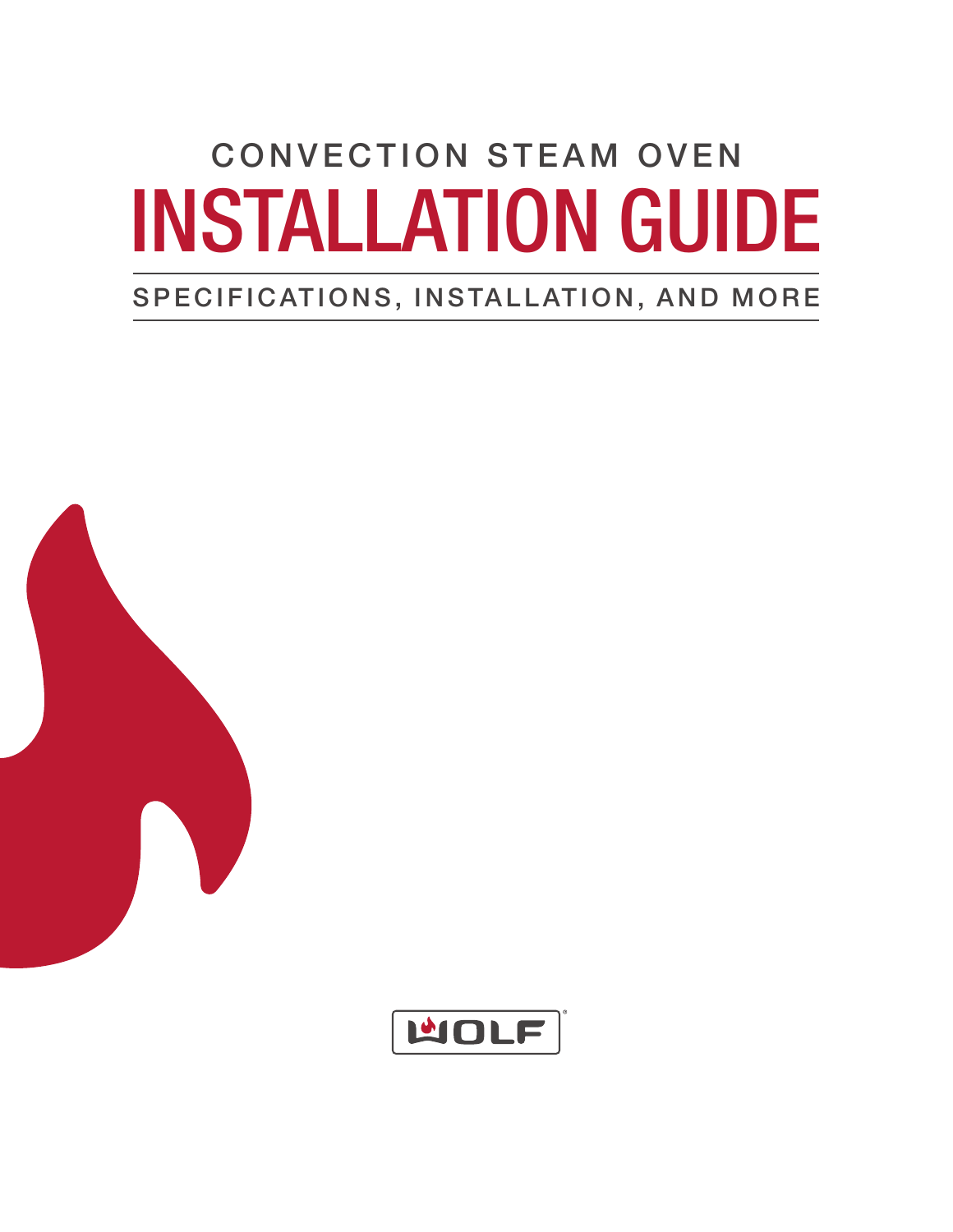# **Contents**

- 3 Convection Steam Oven
- 4 Specifications
- **Installation**
- 7 Troubleshooting

Features and specifications are subject to change at any time without notice. Visit wolfappliance.com/specs for the most up-to-date information.

#### Important Note

To ensure this product is installed and operated as safely and efficiently as possible, take note of the following types of highlighted information throughout this guide:

IMPORTANT NOTE highlights information that is especially important.

CAUTION indicates a situation where minor injury or product damage may occur if instructions are not followed.

WARNING states a hazard that may cause serious injury or death if precautions are not followed.

IMPORTANT NOTE: Throughout this guide, dimensions in parentheses are millimeters unless otherwise specified.

IMPORTANT NOTE: Save these instructions for the local electrical inspector.

Sub-Zero, Sub-Zero & Design, Sub-Zero & Snowflake Design, Dual Refrigeration, The Living Kitchen, Great American Kitchens The Fine Art of Kitchen Design, Wolf, Wolf & Design, Wolf Gourmet, W & Design, red colored knobs, Cove, and Cove & Design are registered trademarks and service marks of Sub-Zero Group, Inc. and its subsidiaries. All other trademarks are property of their respective owners in the United States and other countries.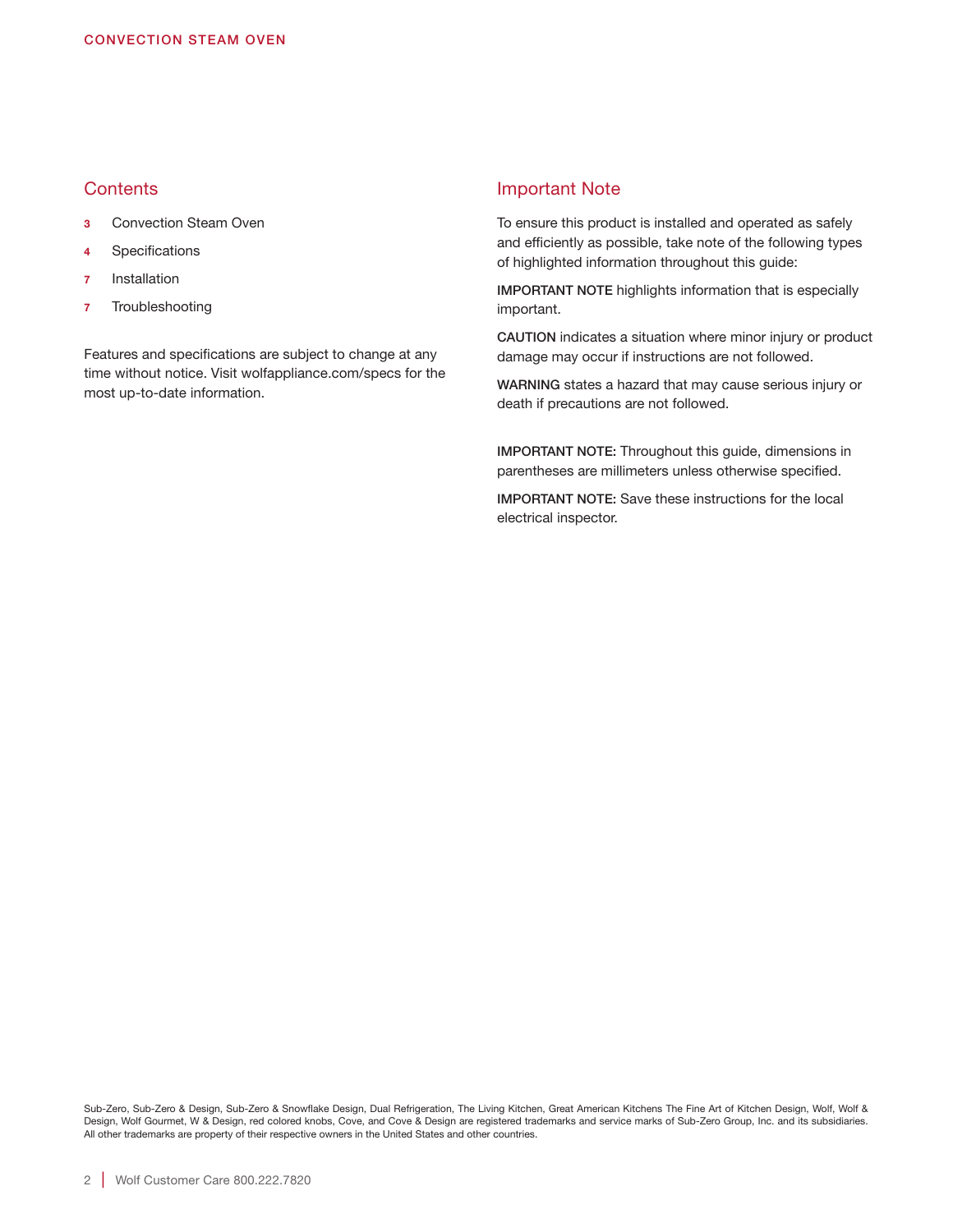# Product Information

Important product information, including the model and serial number, are listed on the product rating plate. The rating plate is located on the left side of the front face frame. The oven door must be open to view the rating plate. Refer to the illustration below.

If service is necessary, contact Wolf Factory Certified Service with the model and serial number. For the name of the nearest Wolf Factory Certified Service or for questions regarding the installation, visit the contact and support section of our website, wolfappliance.com, or call Wolf Customer Care at 800-222-7820.



Rating plate location

#### Installation Requirements

The convection steam oven can be installed in a standard or flush inset application. The electrical supply for the oven must be located in an adjacent cabinet.

Finish the edges of the opening. They may be visible when the door is open.

For standard installations, the face trim overlaps stiles and rails. Refer to the chart.

For flush inset installations, a minimum  $\frac{1}{8}$ " (3) reveal is required on all sides. To ensure consistent reveals, each corner of the opening must be exactly 90°.

If the convection steam oven is installed above or below a Wolf E series oven in a flush inset application, a  $\frac{1}{4}$ " (6) reveal is required.

#### INSTALLATION REQUIREMENTS

| <b>BASE SUPPORT</b>          |                | <b>MIN</b>       |
|------------------------------|----------------|------------------|
| <b>Convection Steam Oven</b> |                | 100 lb (45 kg)   |
| <b>TRIM OVERLAP</b>          | 24" MODEL      | 30" MODEL        |
| Top                          | $3/16$ " (5)   | $3/16$ " (5)     |
| <b>Bottom</b>                | 0''(0)         | 0''(0)           |
| Sides                        | $11/16$ " (18) | $3^{7}/8$ " (98) |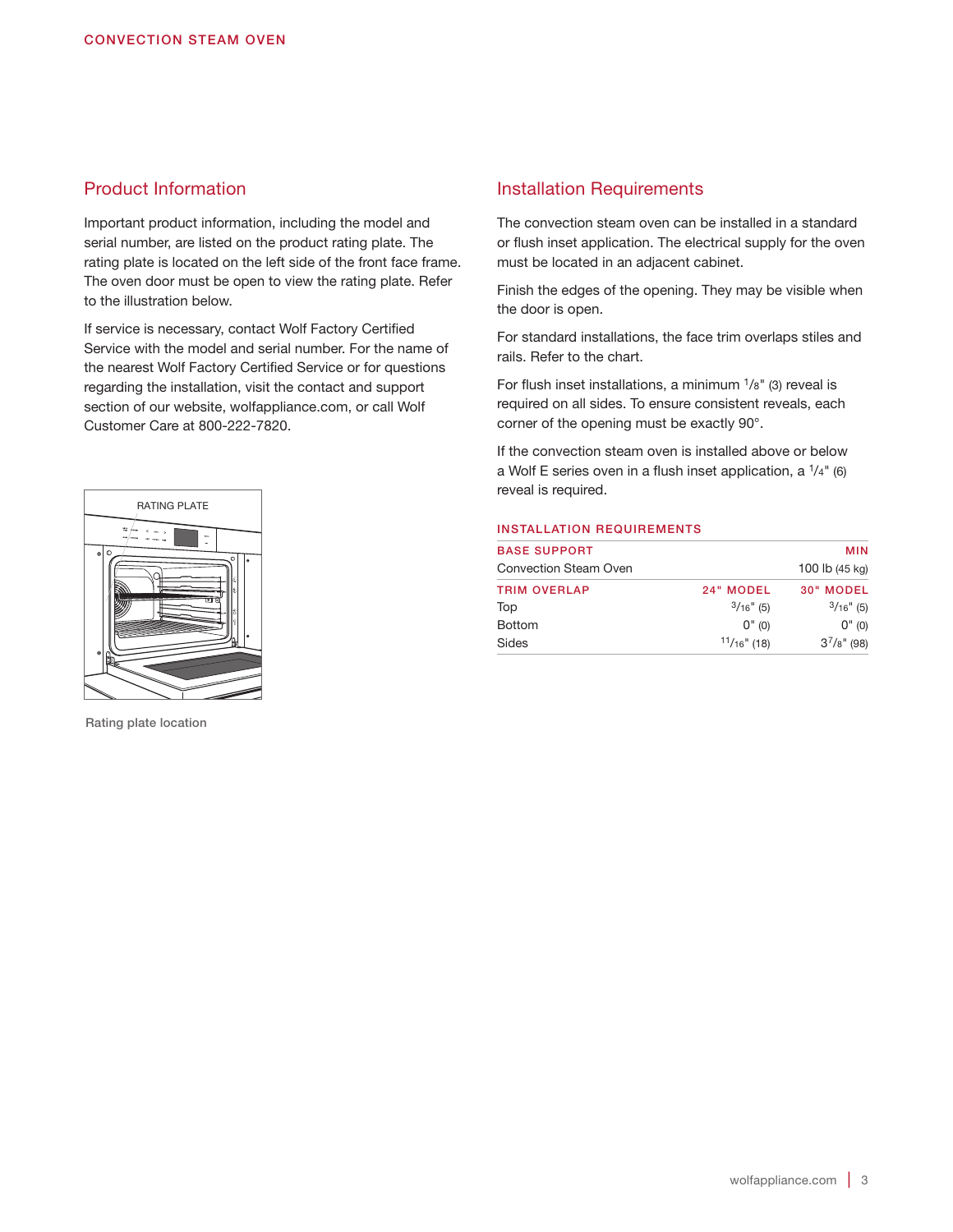# Electrical Requirements

Installation must comply with all applicable electrical codes.

Locate the electrical supply as shown in the illustrations on the following pages. A separate circuit servicing only this appliance is required. A ground fault circuit interrupter (GFCI) is not recommended and may cause interruption of operation. Refer to the illustration below for minimum power cord plug clearance.

Performance may be compromised if the electrical supply is less than 240 volts.

#### ELECTRICAL REQUIREMENTS

| <b>Electrical Supply</b> | grounded, 240/208 VAC, 60 Hz |
|--------------------------|------------------------------|
| Service                  | 20 amp dedicated circuit     |
| Receptacle               | NEMA 6-20R grounding-type    |
| Power Cord               | $6'$ (1.8 m)                 |



NEMA 6-20R receptacle Power cord clearance

#### **A WARNING**

ELECTRICAL SHOCK HAZARD: Plug into a grounded 3-prong outlet. Do not remove the ground prong. Do not use an adapter. Failure to follow these instructions can result in electric shock, fire, or death.



Rating plate location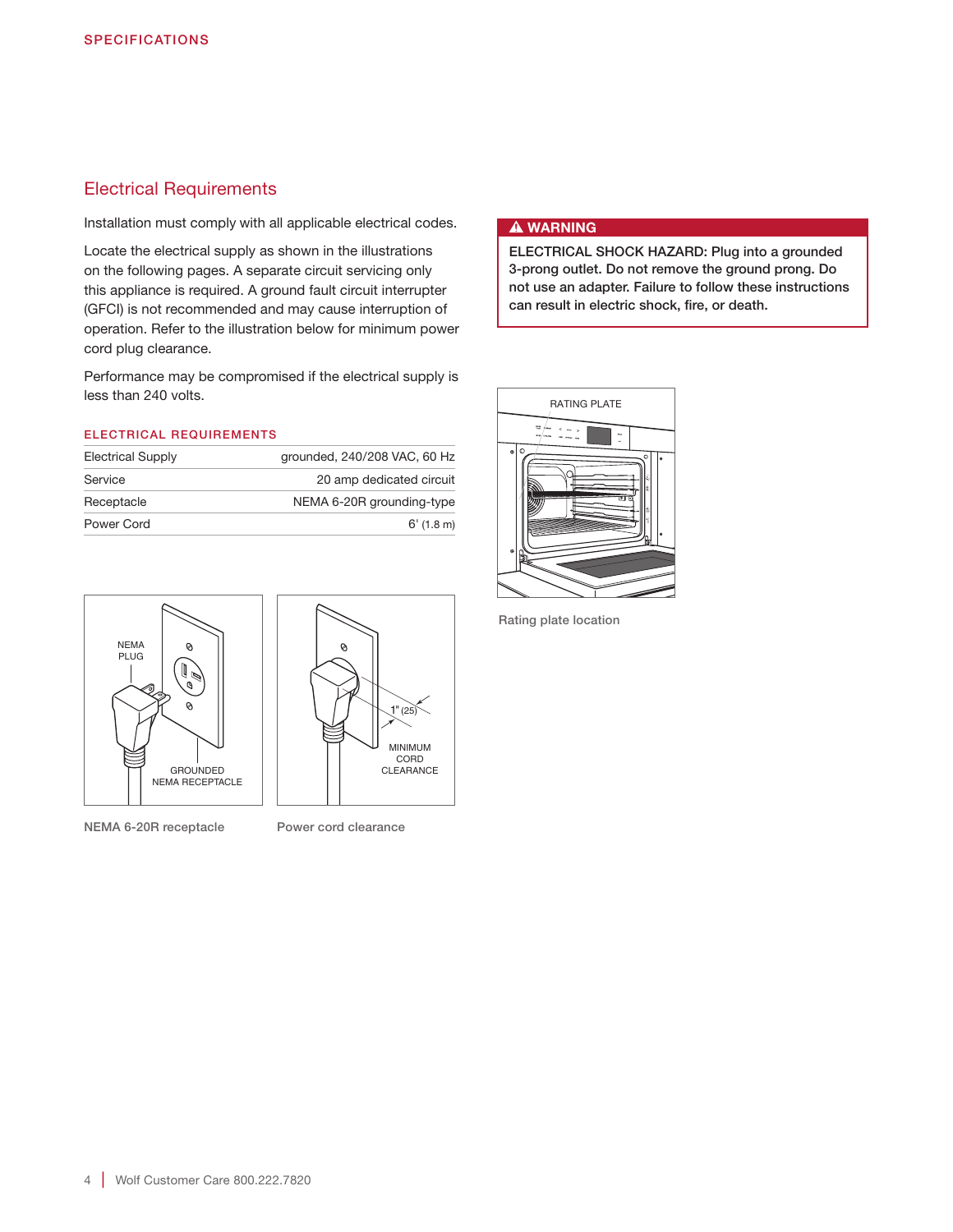# Convection Steam Oven

#### STANDARD INSTALLATION



*NOTE: 24" (610) and 30" (762) models require the same opening dimensions.*

| <b>OPENING WIDTH</b> |                      |
|----------------------|----------------------|
| 24" Model            | $22^{1/8"}$ (562)    |
| 30" Model            | $22^1$ / $8$ " (562) |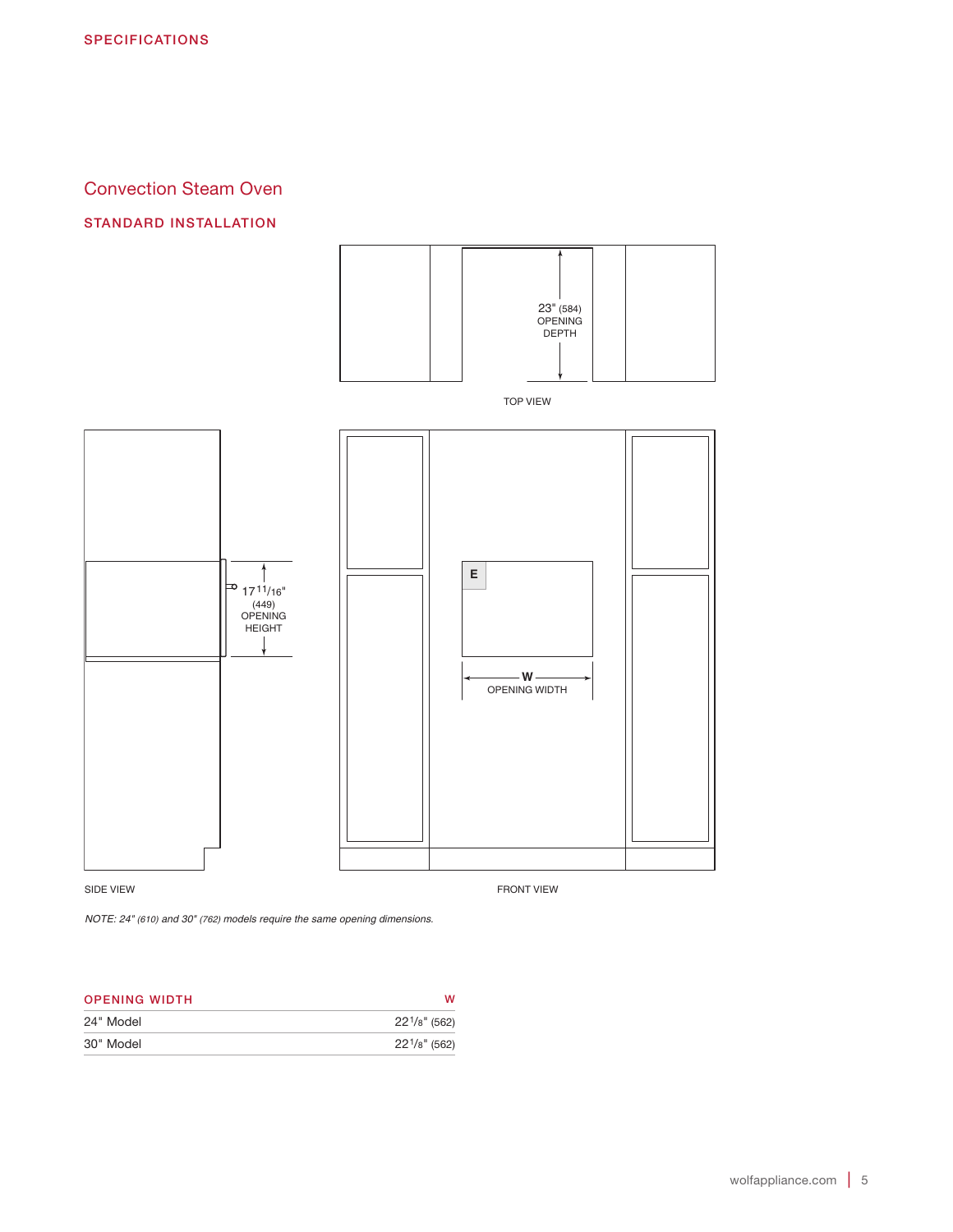# Convection Steam Oven

#### FLUSH INSET INSTALLATION



*\*Will be visible and should be finished to match cabinetry. \*\*Dimension provides minimum reveals.*

| <b>OPENING WIDTH</b>                           | M              |                |
|------------------------------------------------|----------------|----------------|
| $0.4$ $\parallel$ $M$ <sub>2</sub> $\parallel$ | 0.231.11(0.00) | $131.4$ $(04)$ |

| 24" Model | $23^{3}/4$ " (603) | $13/16$ " (21) |
|-----------|--------------------|----------------|
| 30" Model | $30^{1}/s$ " (765) | 4" (102)       |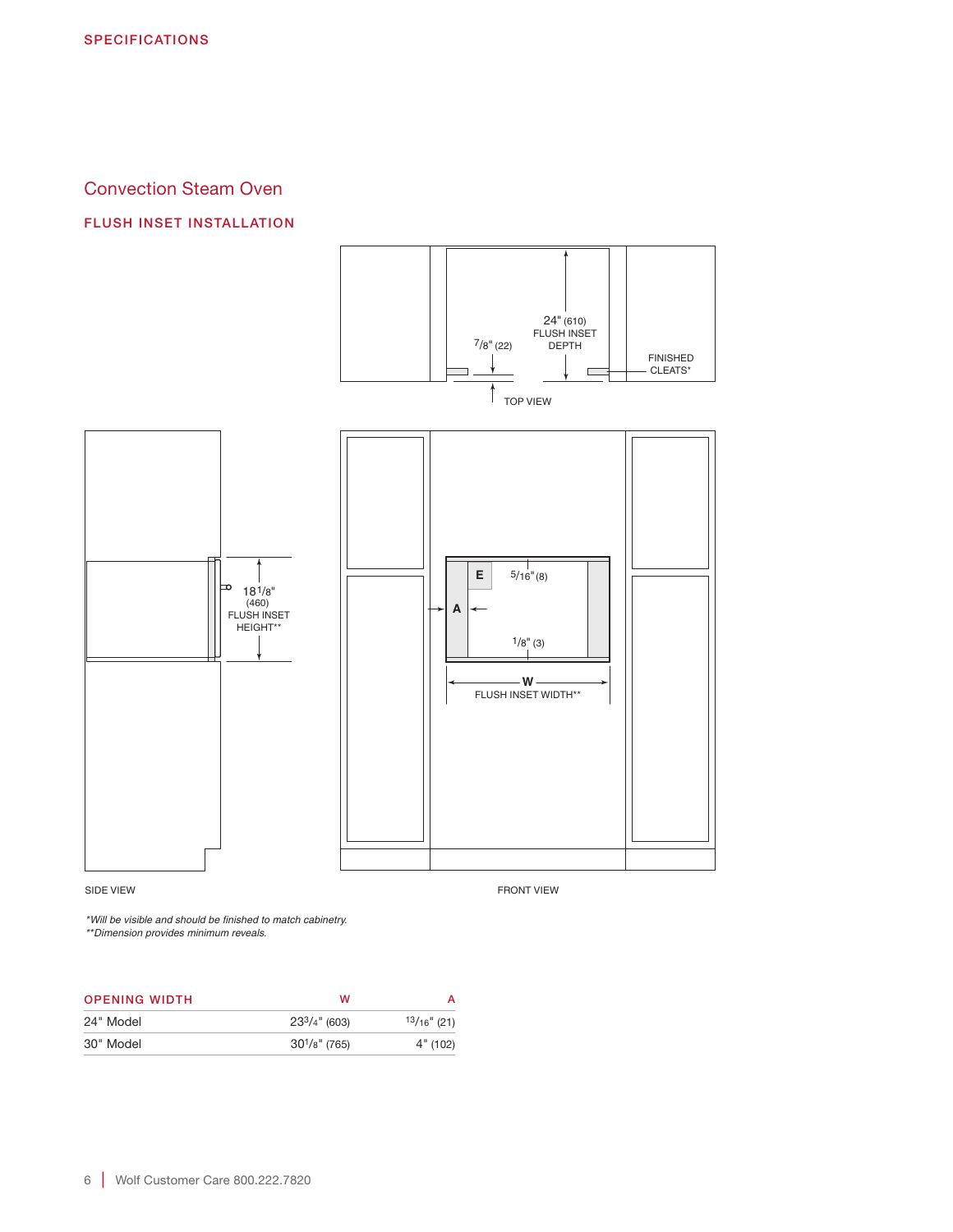# **Preparation**

Before moving the oven, protect any finished flooring and secure the oven door closed to prevent damage.

Use an appliance dolly to move the unit near the opening. Remove and recycle packing materials. Do not lift or carry the oven by the door handle.

#### OVEN DOOR REMOVAL

To remove, open the oven door completely. Rotate both hinge latches forward to the open position. Close the door to the at-rest position, then lift up and out. Refer to the illustrations below.

To reinstall, insert the door hinges into the frame openings. Open the oven door completely and rotate both hinge latches back to the closed position.





Oven door hinge latch Door at-rest position

#### Installation

Place the oven in the opening and slide back partially. Guide the power cord through the opening of the adjacent cabinet and slide the oven back fully. Verify the power cord is not trapped between the oven and cabinet wall.

Locate the mounting holes on the oven side trim, two on each side. Drill <sup>1</sup>/16" pilot holes. Use the provided mounting screws to secure the oven to cabinetry. Refer to the illustration below.

To avoid interference, a 90° door stop may be required for any appliance or cabinet door installed next to the oven.

#### **A** CAUTION

Failure to install the mounting screws may cause the oven to tip forward during use.



Oven installation

# **Troubleshooting**

IMPORTANT NOTE: If the oven does not operate properly, follow these troubleshooting steps:

- Verify electrical power is supplied to the oven.
- Verify proper electrical connections.
- If the oven does not operate properly, contact Wolf Factory Certified Service. Do not attempt to repair the oven. Wolf is not responsible for service required to correct a faulty installation.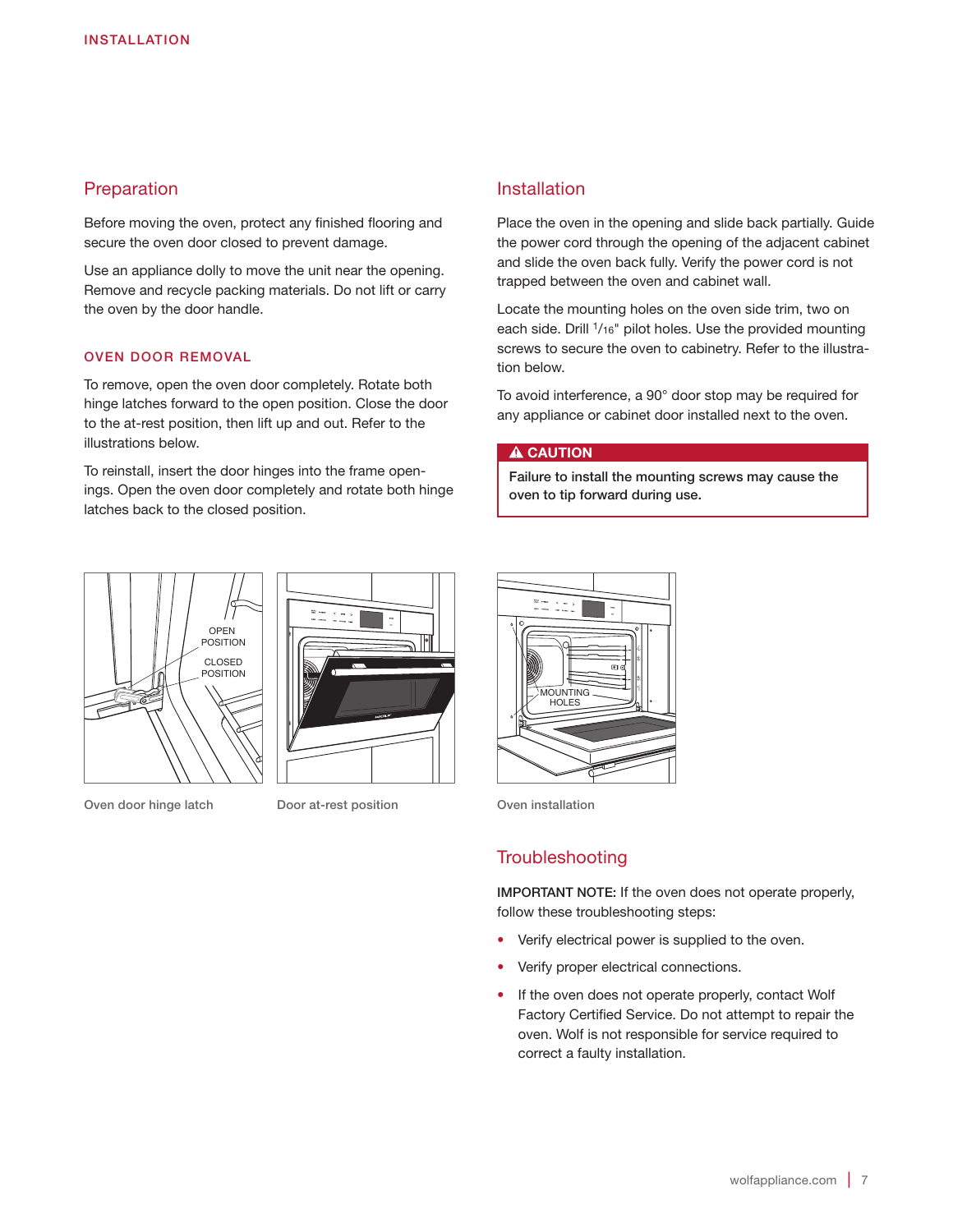# Contenido

- 3 Horno de vapor de convección
- 4 Especificaciones
- **Instalación**
- 7 Resolución de problemas

Las características y especificaciones están sujetas a cambios sin previo aviso. Visite wolfappliance.com/specs para obtener la información más actualizada.

### Aviso importante

Para garantizar que este producto se instale y opere de la forma más segura y eficiente posible, tome nota de los siguientes tipos de información resaltados en esta guía:

AVISO IMPORTANTE señala la información que es especialmente importante.

PRECAUCIÓN indica una situación en la que se pueden sufrir heridas leves o provocar daños al producto si no se siguen las instrucciones.

ADVERTENCIA indica peligro de que se produzcan heridas graves o incluso la muerte si no se siguen las precauciones.

AVISO IMPORTANTE: en toda esta guía, las dimensiones entre paréntesis son milímetros, a menos que se especifique lo contrario.

AVISO IMPORTANTE: guarde estas instrucciones para el inspector eléctrico local.

Sub-Zero, Sub-Zero & Design, Sub-Zero & Snowflake Design, Dual Refrigeration, The Living Kitchen, Great American Kitchens The Fine Art of Kitchen Design, Wolf, Wolf & Design, Wolf Gourmet, W & Design, red colored knobs, Cove, and Cove & Design son marcas registradas y marcas de servicio de Sub-Zero Group, Inc. y sus asociados. Todas las demás marcas registradas son propiedad de sus dueños respectivos en los Estados Unidos y otros países.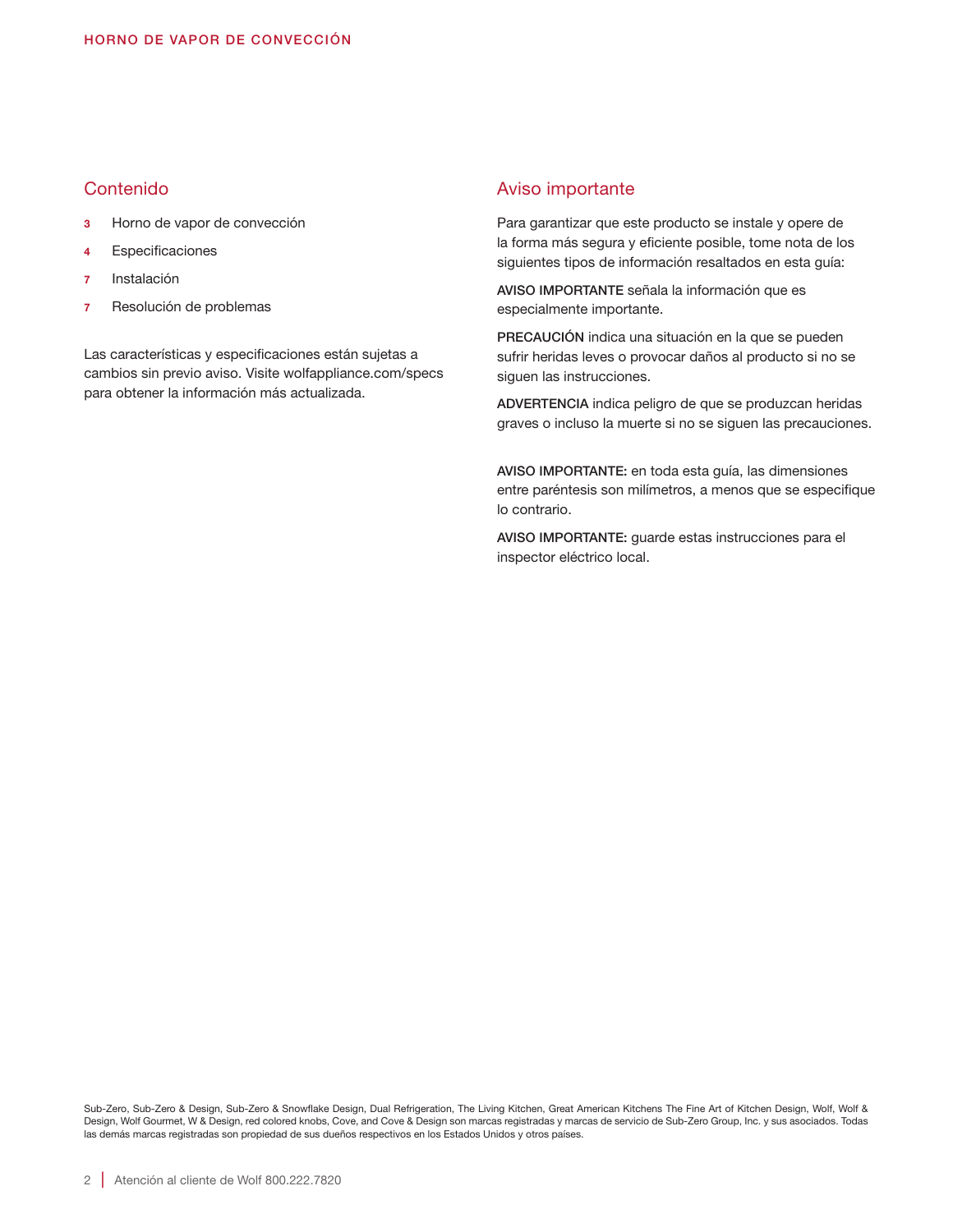## Información del producto

La información importante del producto, incluido el modelo y número de serie de la unidad, se encuentra en la placa de datos del producto. La placa de datos se encuentra en el lado izquierdo del marco de la cara frontal. La puerta del horno debe estar abierta para ver la placa de datos. Consulte la siguiente ilustración.

Si necesita servicio, póngase en contacto con el servicio autorizado de Wolf y tenga a mano el modelo y el número de serie. Para obtener los datos del centro de servicio autorizado de Wolf más cercano o si tiene preguntas acerca de la instalación, visite la sección de contacto y soporte técnico en nuestra página de Internet wolfappliance.com o llame a la línea de atención al cliente de Wolf al 800-222-7820.



Ubicación de la placa de datos

# Requisitos de instalación

El horno de vapor de convección se puede instalar en una aplicación estándar o empotrable. Se requiere una base de soporte mínima de 100 libras (45 kg). El suministro eléctrico del horno debe estar ubicado en un gabinete adyacente.

Para instalaciones estándares, el ribete frontal se superpondrá a los largueros y las guías. Consulte el cuadro a continuación para ver la superposición de los ribetes.

Las instalaciones empotrables, requieren un margen mínimo de 1/8" (3) en los cuatro lados. Para asegurar márgenes consistentes, cada esquina de la abertura debe tener exactamente 90º. Dé el acabado a los bordes de la abertura. Pueden ser visibles cuando la puerta está abierta.

Si el horno de vapor de convección se insatala por encima o por debajo de un horno de la Serie E de Wolf en una aplicación empotrable, se requiere un margen de 1/4" (6).

#### SUPERPOSICIÓN DEL RIBETE

| <b>SUPERPOSICIÓN</b> | <b>MODELO DE 24"</b> | <b>MODELO DE 30"</b> |
|----------------------|----------------------|----------------------|
| Parte superior       | $3/16$ " (5)         | $3/16$ " (5)         |
| Parte inferior       | 0''(0)               | 0''(0)               |
| Laterales            | $11/16$ " (18)       | $3^{7}/8"$ (98)      |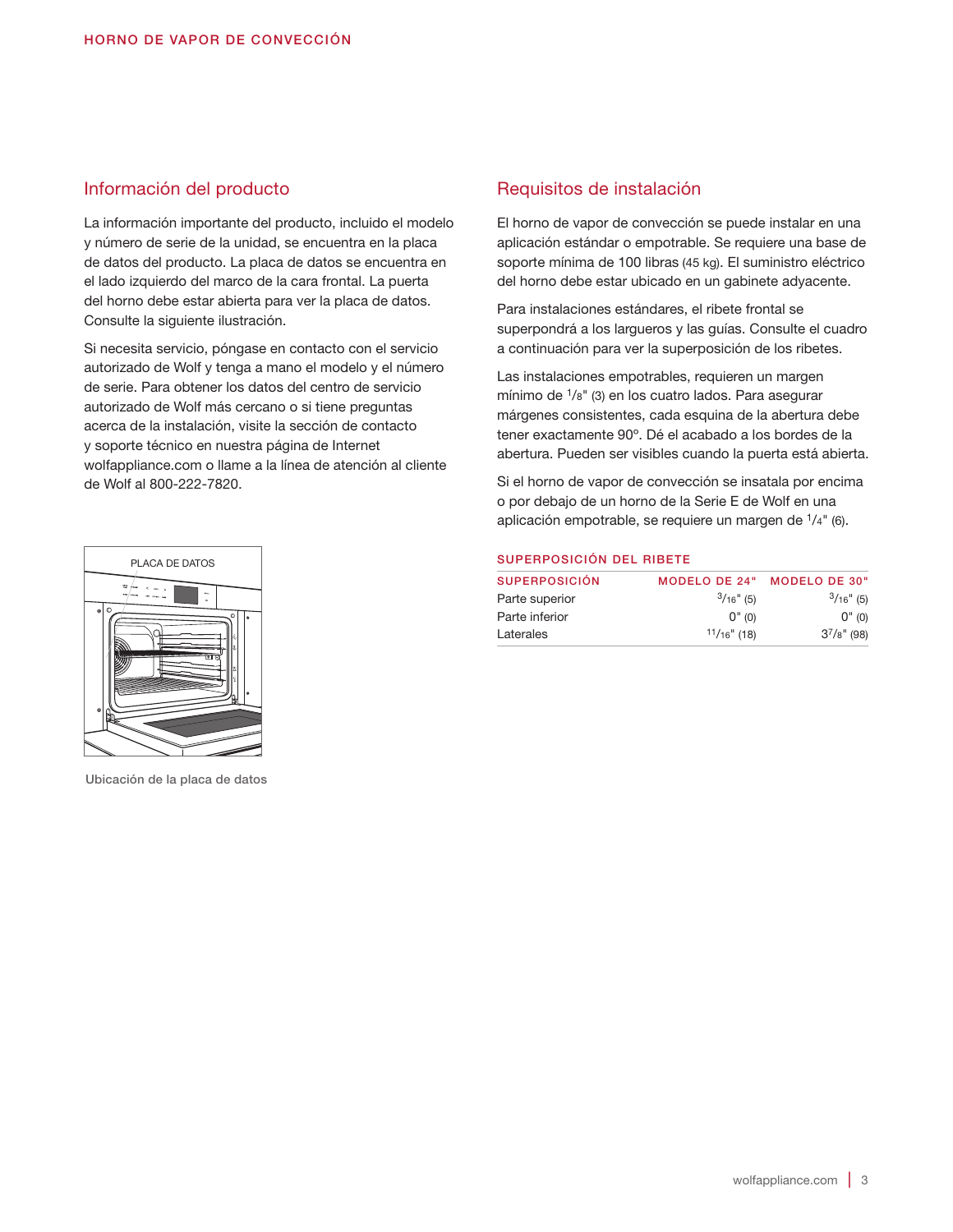# Instalación eléctrica

La instalación debe tener una conexión a tierra de conformidad con los códigos locales o, en ausencia de códigos locales, con el Código Nacional de Electricidad, ANSI/NFPA 70. Consulte las siguientes ilustraciones.

El suministro eléctrico del horno de vapor de convección debe estar en un gabinete adyacente cerca del cable de electricidad de 6 pies (1,8 m). Coloque el suministro eléctrico como se muestra en las ilustraciones de las páginas 5-6. Es necesario un circuito independiente que dé servicio únicamente a este aparato. No es recomendable utilizar un circuito de fallos de conexión a tierra (GFCI, por sus siglas en inglés) ya que puede interrumpir el funcionamiento de la unidad.

El rendimiento puede verse comprometido si el suministro eléctrico es menor a 240 voltios.

#### REQUISITOS ELÉCTRICOS

| Suministro eléctrico            | Con conexión a tierra,<br>240/208 V CA, 60 Hz  |
|---------------------------------|------------------------------------------------|
| Servicio                        | Circuito dedicado de 20 amperes                |
| Receptáculo                     | Tipo de conexión a tierra<br><b>NEMA 6-20R</b> |
| Cable de alimentación eléctrica | $6'$ (1,8 m)                                   |

#### **A ADVERTENCIA**

PELIGRO DE DESCARGA ELÉCTRICA: enchufe en enchufe de 3 patas con conexión a tierra. No retire la clavija de conexión a tierra. No use un adaptador. No cumplir con estas instrucciones puede producir una descarga eléctrica, fuego o muerte.



Ubicación de la placa de datos



Receptáculo NEMA 6-20R Espacio libre para el cable

0  $1"$ (25) ESPACIO LIBRE MÍNIMO PARA EL CABLE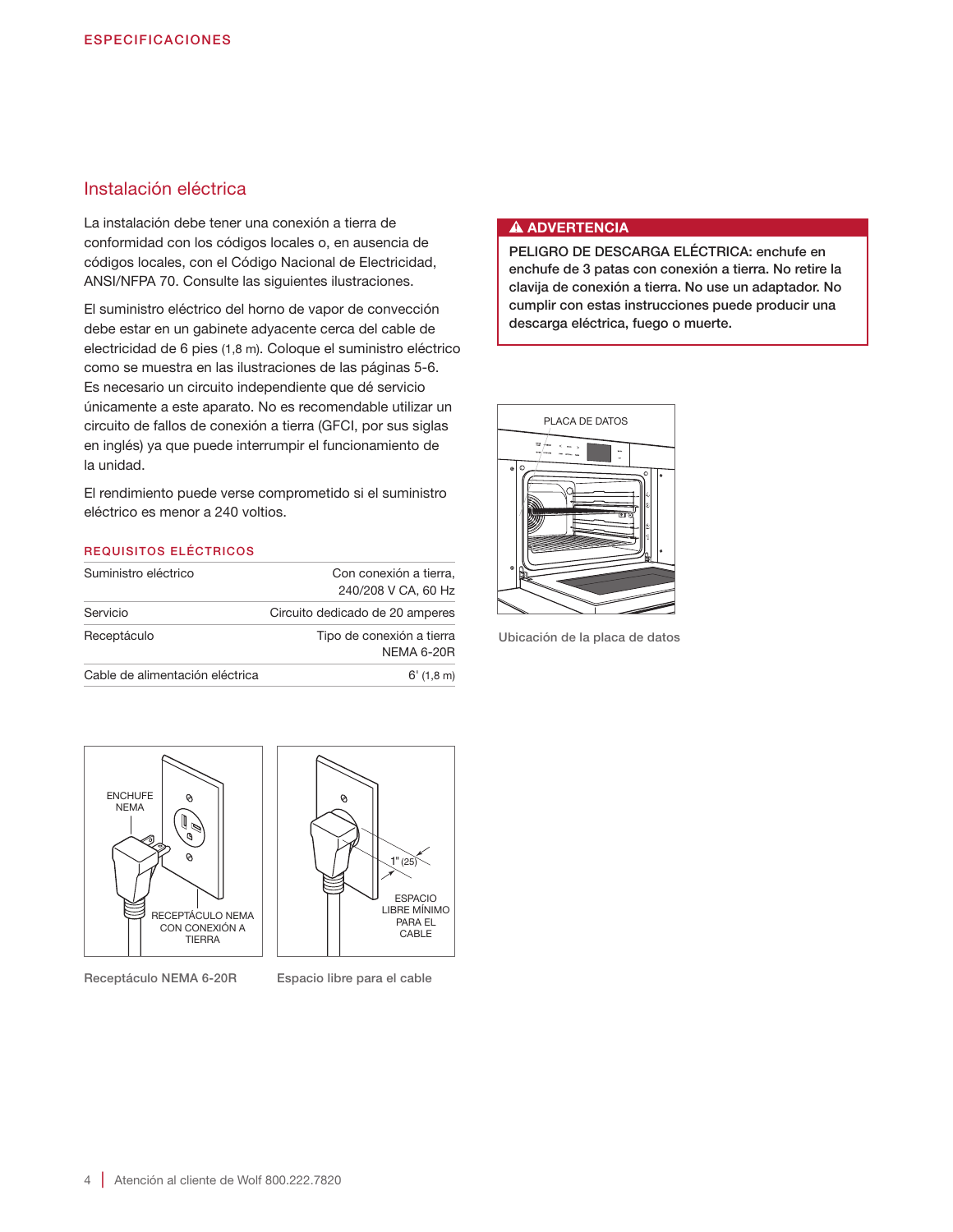Horno de vapor de convección

# INSTALACIÓN ESTÁNDAR



*NOTA: los modelos de 24" (610) y 30" (762) requieren las mismas dimensiones de abertura.*

| ANCHO DE ABERTURA | ANCHO (W)        |
|-------------------|------------------|
| Modelo de 24"     | $22^1/s''$ (562) |
| Modelo de 30"     | $22^1$ /8" (562) |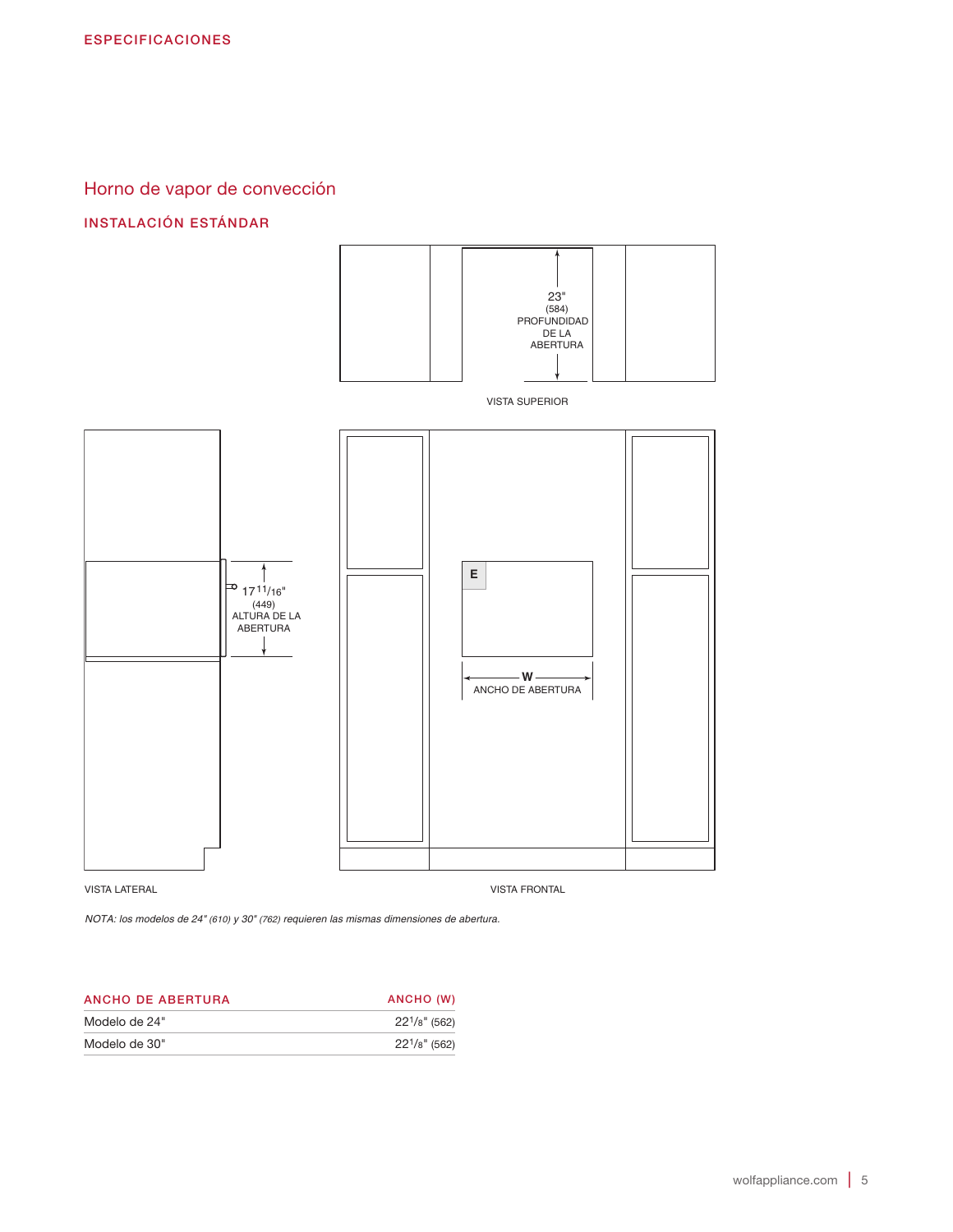Horno de vapor de convección

#### INSTALACIÓN EMPOTRABLE



*\*Será visible y debe tener un acabado que haga juego con los gabinetes. \*\*Dimensión mínima proporciona revela.*

| ANCHO DE ABERTURA | ANCHO (W)          |                |
|-------------------|--------------------|----------------|
| Modelo de 24"     | $23^{3}/4$ " (603) | $13/16$ " (21) |
| Modelo de 30"     | $30^{1}/s$ " (765) | 4" (102)       |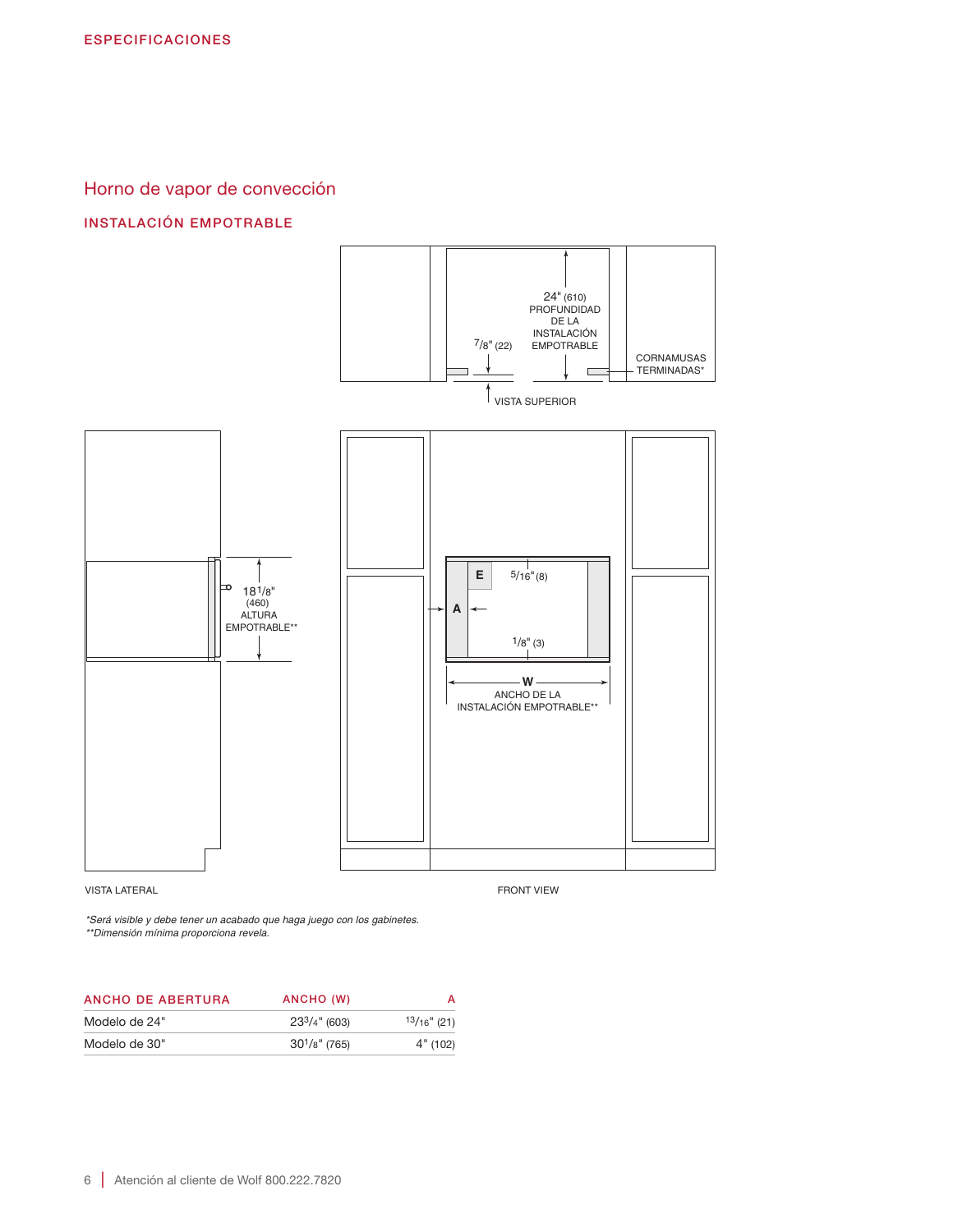# Preparación

Antes de mover el horno, proteja los pisos pulidos y asegure la puerta del horno cerrada para evitar daños.

Utilice una plataforma rodante para mover la unidad cerca de la abertura. Retire y recicle los materiales de embalaje. No utilice la manija de la puerta del horno para levantarlo ni transportarlo.

#### CÓMO QUITAR LA PUERTA DEL HORNO

Para quitar, abra la puerta del horno completamente. Gire los pestillos de las bisagras hacia adelante a la posición abierta. Cierre la puerta en la posición en descanso, luego levante hacia arriba y afuera. Consulte las siguientes ilustraciones.

Para volver a instalar, inserte las bisagras de la puerta en las aberturas del marco. Abra la puerta del horno completamente y gire ambos pestillos de las bisagras hacia atrás a la posición cerrada.

# Instalación

Coloque el horno en la abertura y deslice hacia atrás parcialmente. Pase el cable de alimentación a través de la abertura del gabinete adyacente y deslice el horno hacia atrás completamente. Verifique que el cable de alimentación no quede enganchado entre el horno y la pared del gabinete.

Localice los orificios de montaje en el ribete lateral del horno, dos de cada lado. Taladre orificios guía de <sup>1</sup>/16". Use los tornillos de montaje provistos para asegurar el horno a los gabinetes. Consulte la siguiente ilustración.

Para evitar interferencias, es posible que se requiera un tope para puerta a 90º para un electrodoméstico o una puerta de gabinete instalado cerca del horno.

#### A PRECAUCIÓN

Si no se instalan los tornillos de montaje, el horno se puede volcar hacia adelante durante su uso.



Pestillo de la bisagra de la puerta del horno



Posición de la puerta en descanso



Instalación del horno

# Resolución de problemas

AVISO IMPORTANTE: si el horno de vapor de convección no funciona correctamente, siga estos pasos:

- Compruebe que el horno tenga corriente eléctrica.
- Compruebe que las conexiones eléctricas estén correctas.
- Si el horno no funciona correctamente, póngase en contacto con el centro de servicio autorizado de Wolf. No intente reparar el horno. Wolf no es responsable del servicio necesario para corregir una instalación defectuosa.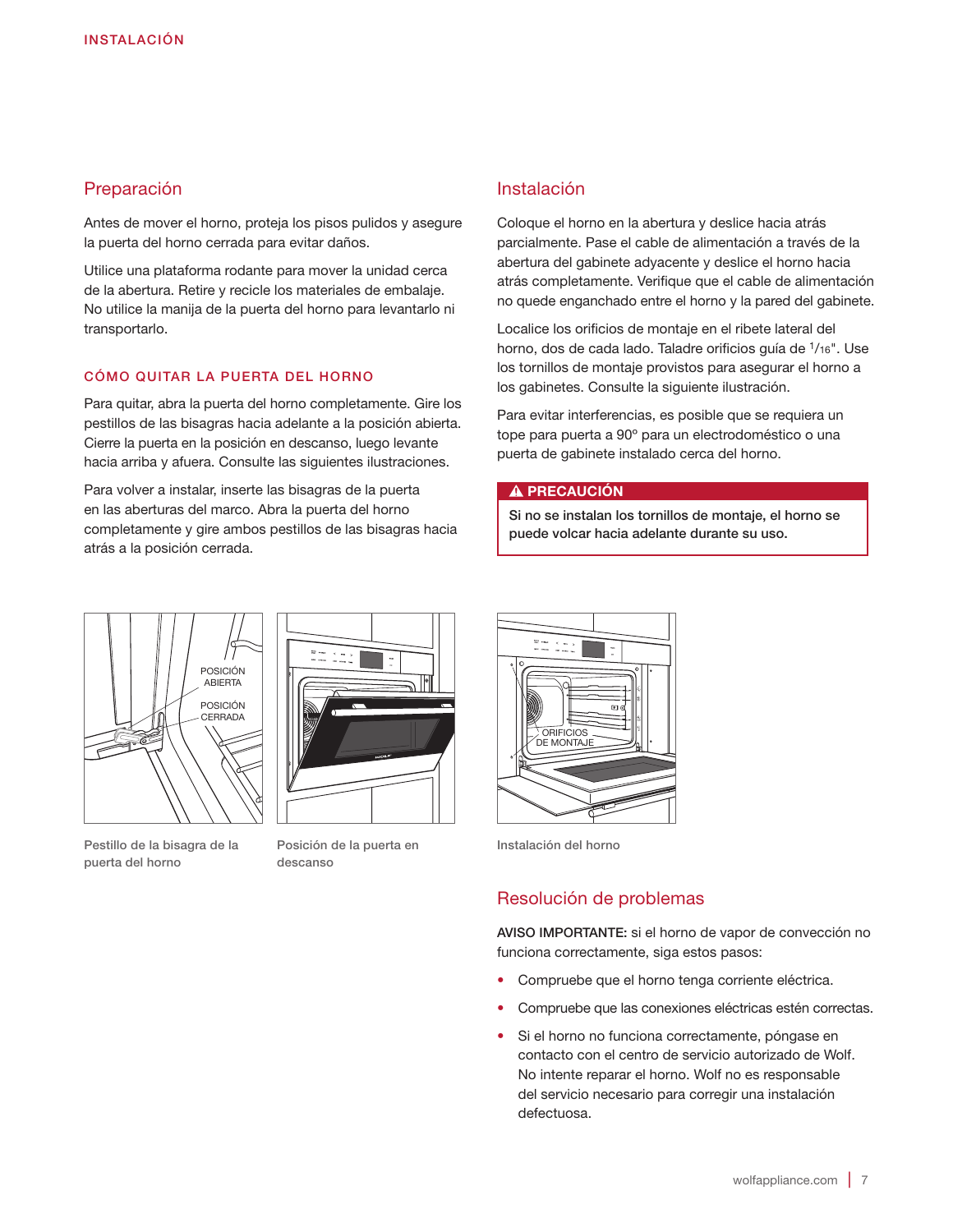# Table des matières

- 3 Four à convection et vapeur
- 4 Spécifications
- **Installation**
- 7 Dépannage

Les caractéristiques et les spécifications peuvent être modifiées en tout temps sans préavis. Visitez wolfappliance.com/specs pour obtenir les renseignements les plus récents.

# Remarque importante

Pour s'assurer que ce produit est installé et utilisé en toute sécurité et aussi efficacement que possible, prenez note des types de renseignement mis en évidence tout au long de ce guide :

REMARQUE IMPORTANTE met en évidence des renseignements qui sont particulièrement importants.

MISE EN GARDE indique une situation où une blessure mineure ou des dommages au produit peuvent se produire si les directives ne sont pas respectées.

AVERTISSEMENT décrit un danger qui peut causer une blessure grave ou la mort si les précautions ne sont pas respectées.

REMARQUE IMPORTANTE : tout au long de ce guide, les dimensions entre parenthèses sont en millimètres à moins d'indication contraire.

REMARQUE IMPORTANTE : conservez ces directives pour l'inspecteur en électricité local.

Sub-Zero, Sub-Zero & Design, Sub-Zero & Snowflake Design, Dual Refrigeration, The Living Kitchen, Great American Kitchens The Fine Art of Kitchen Design, Wolf, Wolf & Design, Wolf Gourmet, W & Design, les boutons de couleur rouge, Cove et Cove & Design sont des marques déposées et de service de Sub-Zero Group, Inc. et ses filiales. Toutes les autres marques de commerce appartiennent à leurs propriétaires respectifs aux États-Unis et dans d'autres pays.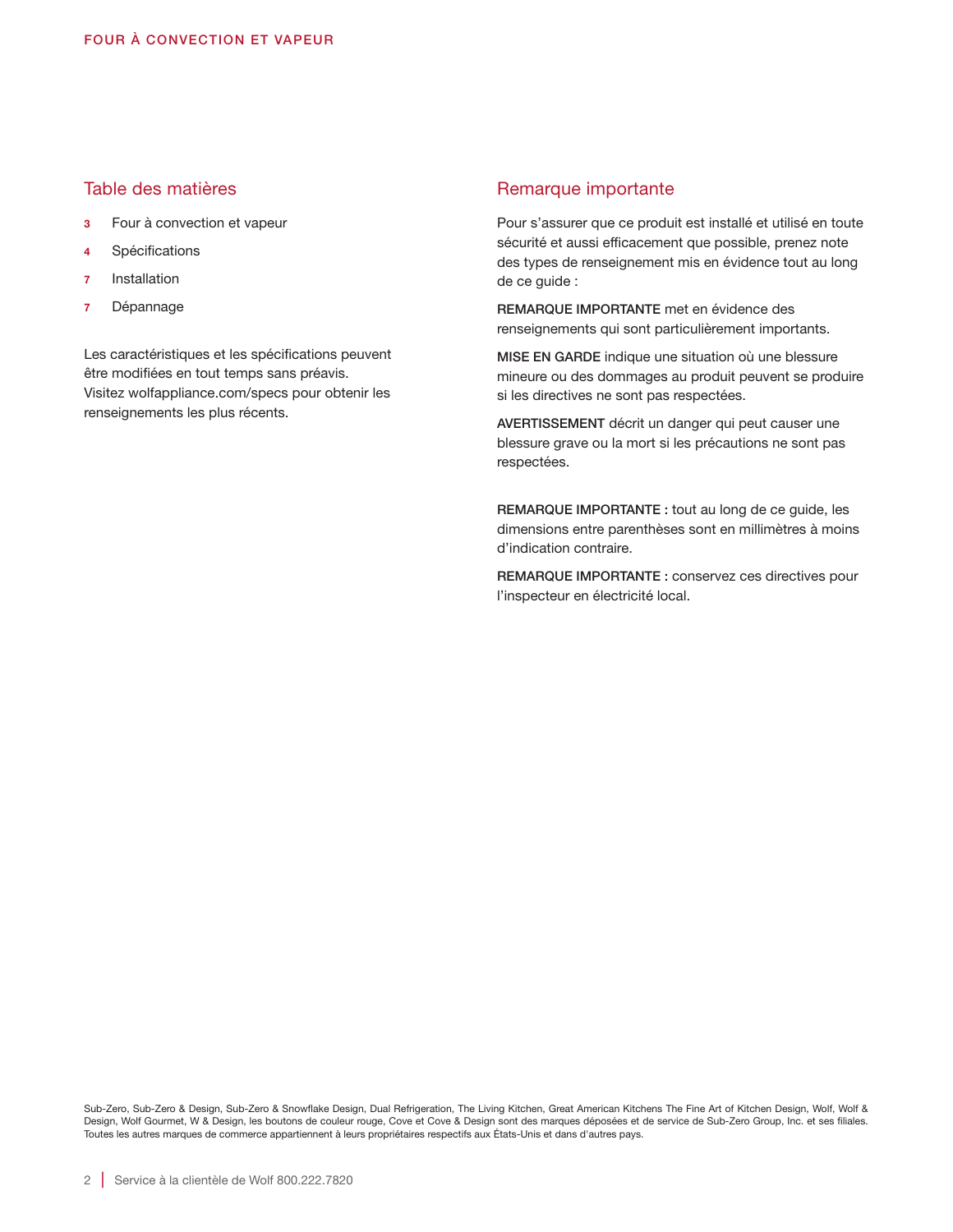# Renseignements sur le produit

Des renseignements importants sur le produit, y compris les numéros de modèle et de série, se trouvent sur la plaque signalétique du produit. La plaque signalétique est située sur le côté gauche du cadre du panneau avant. La porte du four doit être ouverte pour voir la plaque signalétique. Reportez-vous à l'illustration ci-dessous.

Si vous avez besoin de service, communiquez avec le service Wolf certifié par l'usine avec les numéros de modèle et de série. Pour obtenir le nom du centre de service Wolf certifié par l'usine le plus près de chez vous ou si vous avez des questions concernant l'installation, consultez la section Contact et assistance de notre site Web, www.wolfappliance.com ou appelez le service à la clientèle de Wolf au 800-222-7820.



Emplacement de la plaque signalétique

# Exigences d'installation

Le four à convection et vapeur peut être installé dans une application standard ou affleurée. Un support de base minimum de 100 lb (45 kg) est requis. L'alimentation électrique du four doit être située dans une armoire adjacente.

Pour les installations standard, la garniture frontale doit chevaucher les montants et les rails. Reportez-vous au tableau ci-dessous pour obtenir les chevauchements de la garniture.

Pour les installations affleurées, un jeu minimum de 1/8 po (3 mm) est requis sur les quatre côtés. Pour assurer des jeux uniformes, chaque coin de l'ouverture doit mesurer exactement 90 °. Finissez les rebords de l'ouverture. Ils peuvent être visibles lorsque la porte est ouverte.

Si le four à convection et vapeur est installé au-dessus ou au-dessous d'un four Wolf série E dans une installation affleurée, un jeu de 1/4 po (6 mm) est requis.

#### CHEVAUCHEMENT DE LA GARNITURE

| <b>CHEVAUCHEMENT</b> |                    | MODÈLE DE 24 PO MODÈLE DE 30 PO |
|----------------------|--------------------|---------------------------------|
| Dessus               | $3/16$ po (5 mm)   | $3/16$ po (5 mm)                |
| Fond                 | $0$ po $(0)$       | $0$ po $(0)$                    |
| Côtés                | $11/16$ po (18 mm) | $3^{7}/8$ po (98 mm)            |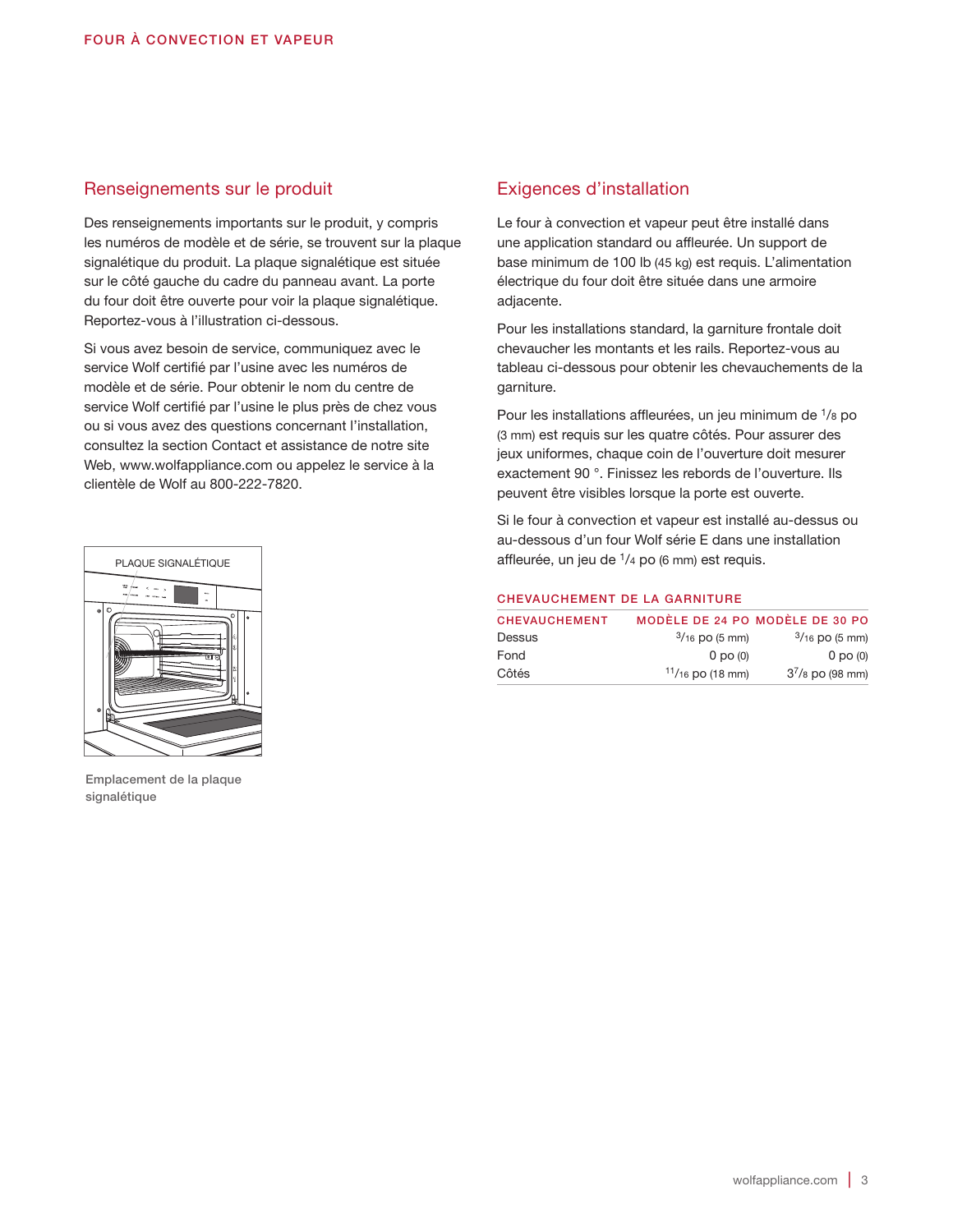# Électricité

L'installation doit être mise à la terre électriquement en conformité avec les codes locaux ou, en l'absence de codes locaux, en conformité avec le code électrique national ANSI/NFPA 70. Reportez-vous aux illustrations ci-dessous.

L'alimentation électrique pour le four à convection et vapeur doit être placée dans une armoire adjacente qui doit être à la portée du cordon d'alimentation de 6 pieds (1,8 m). Repérez l'alimentation électrique, comme montré dans les figures aux pages 5 et 6. Un circuit séparé servant uniquement cet appareil est requis. Un disjoncteur de fuite de terre (GFCI) n'est pas recommandé et peut interrompre le fonctionnement.

La performance peut être compromise si l'alimentation électrique est inférieure à 240 volts.

#### EXIGENCES ÉLECTRIQUES

| Alimentation électrique | mise à la terre 240/208 volts CA, 60 Hz |
|-------------------------|-----------------------------------------|
| Service                 | circuit dédié de 20 ampères             |
| Prise                   | Prise NEMA 6-20R type mise à la terre   |
| Cordon d'alimentation   | 6 pi (1,8 m)                            |





Prise NEMA 6-20R Dégagement du cordon d'alimentation

#### **A AVERTISSEMENT**

DANGER DE CHOC ÉLECTRIQUE : branchez dans une prise à trois broches mise à la terre. Ne retirez pas la broche de mise à la terre. N'utilisez pas un adaptateur. Le non-respect de ces directives peut provoquer un incendie, un choc électrique ou même, la mort.



Emplacement de la plaque signalétique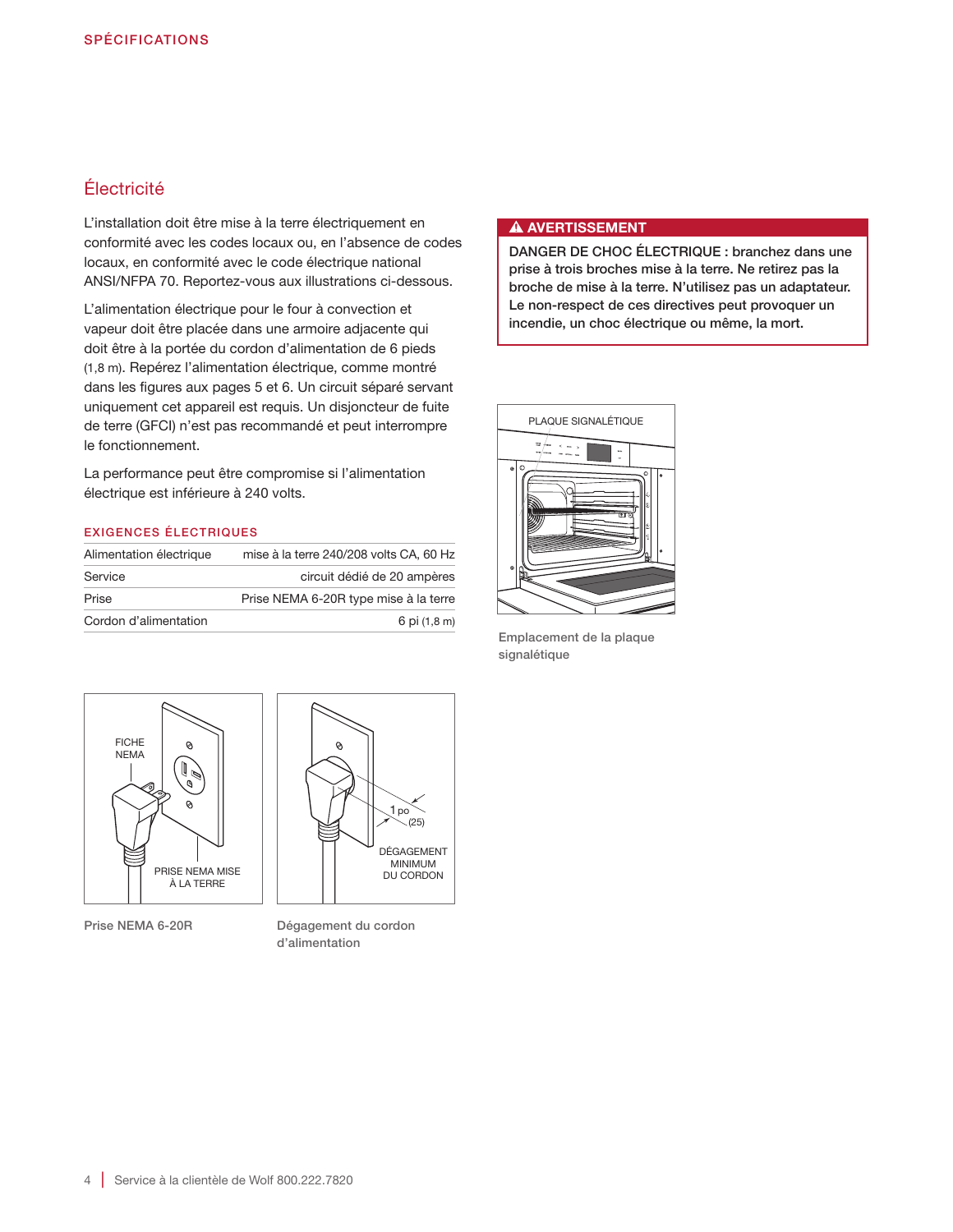# Four à convection et vapeur

#### INSTALLATION STANDARD



*REMARQUE : les modèles 24 po (610 mm) et 30 po (762 mm) nécessitent les mêmes dimensions d'ouverture.*

| <b>LARGEUR DE L'OUVERTURE</b> | LARGEUR (W)         |
|-------------------------------|---------------------|
| Modèle de 24 po               | $22^{1}/8$ po (562) |
| Modèle de 30 po               | $22^1$ /8 po (562)  |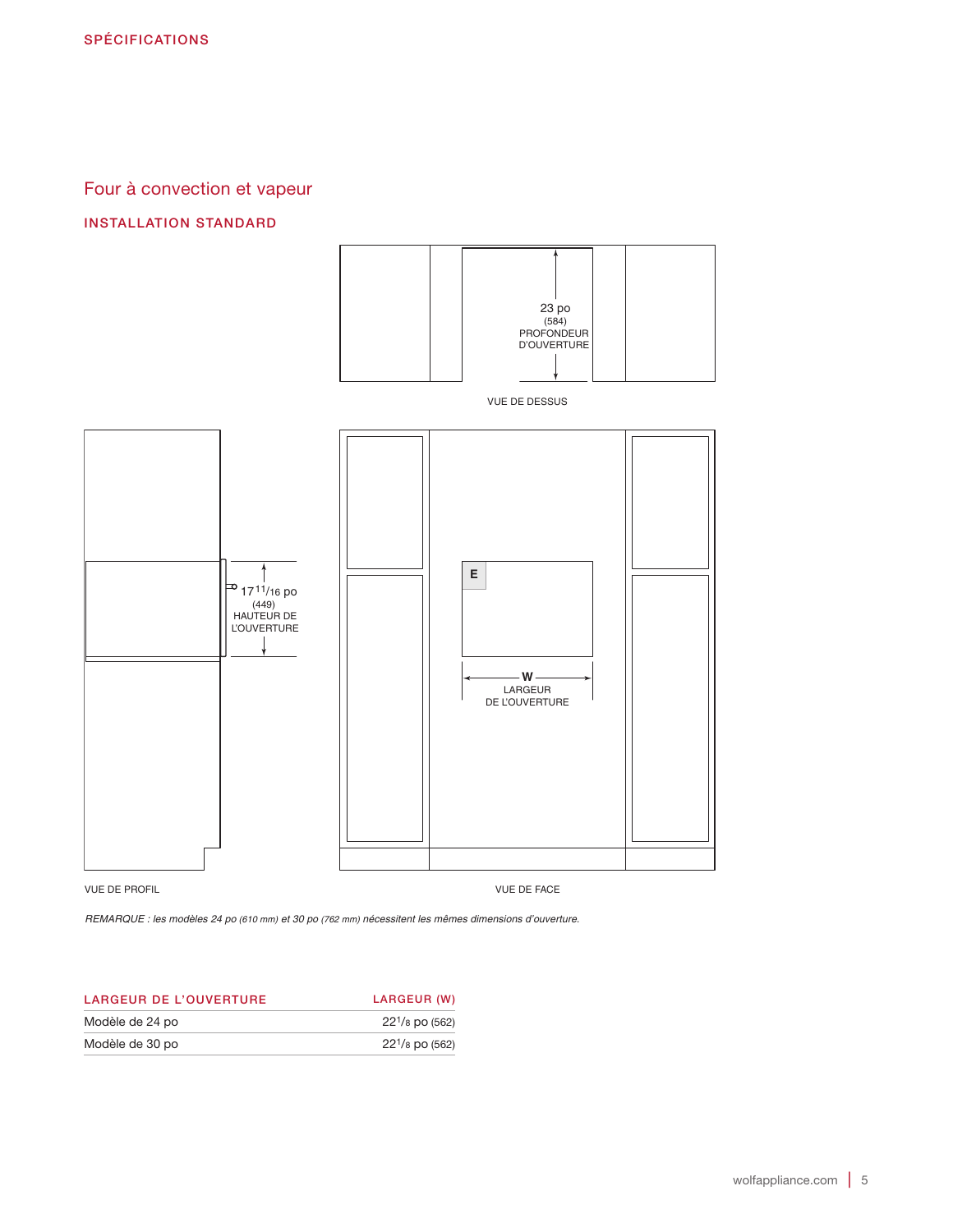# Four à convection et vapeur

#### INSTALLATION À AFFLEUREMENT



*\* Seront visibles et doivent avoir une finition correspondant à l'ébénisterie.*

*\*\* Dimension fournit minimum révèle.*

| <b>LARGEUR DE L'OUVERTURE</b> | LARGEUR (W)         | А               |
|-------------------------------|---------------------|-----------------|
| Modèle de 24 po               | $233/4$ po (603)    | $13/16$ po (21) |
| Modèle de 30 po               | $30^{1}/8$ po (765) | 4 po (102)      |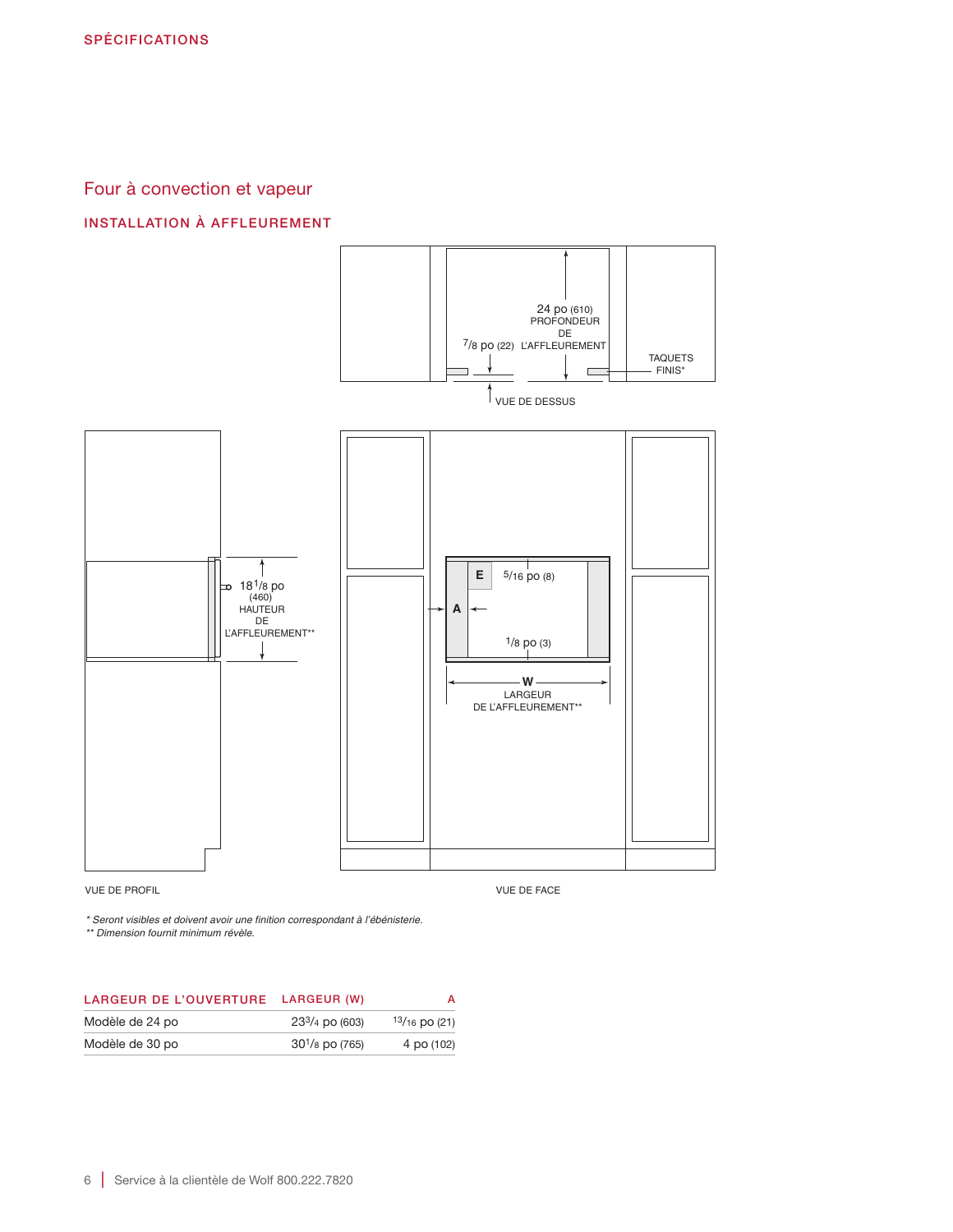# Préparation

Avant de déplacer le four, protégez tout plancher fini et fixez la porte du four en position fermée pour éviter tout dommage.

Utilisez un chariot à appareil pour déplacer l'unité près de l'ouverture. Retirez et recyclez les matériaux d'emballage. Ne soulevez pas et ne transportez pas le four par la poignée de porte.

#### RETRAIT DE LA PORTE DU FOUR

Pour le retirer, ouvrez la porte du four complètement. Faites pivoter les deux loquets de charnière vers l'avant en position ouverte. Fermez la porte jusqu'à la position de repos, puis soulevez-la pour la retirer. Reportez-vous aux illustrations ci-dessous.

Pour la réinstaller, insérez les charnières de la porte dans les ouvertures du cadre. Ouvrez la porte du four complètement et faites tourner les deux loquets de charnière vers l'arrière en position fermée.

# Installation

Placez le four dans l'ouverture et poussez-le partiellement vers le fond. Guidez le cordon d'alimentation à travers l'ouverture de l'armoire adjacente et poussez le four complètement vers l'arrière. Assurez-vous que le cordon d'alimentation ne soit pas coincé entre le four et la paroi arrière de l'armoire.

Repérer les trous de montage sur la garniture latérale du four, deux de chaque côté. Percez des trous de guidage de 1/16 po. Utilisez les vis de montage fournies pour fixer le four à l'armoire. Reportez-vous à l'illustration ci-dessous.

Pour éviter toute interférence, une butée de porte de 90 ° peut être requise pour un appareil ou une porte d'armoire installés à côté du four.

#### **A MISE EN GARDE**

Si les vis de montage ne sont pas installées, le four risque de basculer vers l'avant pendant l'utilisation.





Loquet de la charnière de la porte du four

Porte en position au repos



Installation du four

#### Dépannage

REMARQUE IMPORTANTE : si le four à convection et vapeur ne fonctionne pas correctement, veuillez suivre les étapes de dépannage suivantes :

- Vérifiez l'alimentation électrique du four.
- Vérifiez les connexions électriques.
- Si le four ne fonctionne pas correctement, communiquez avec le centre service Wolf certifié par l'usine. Ne tentez pas de réparer le four. Wolf n'est pas responsable du service requis pour corriger une installation défectueuse.